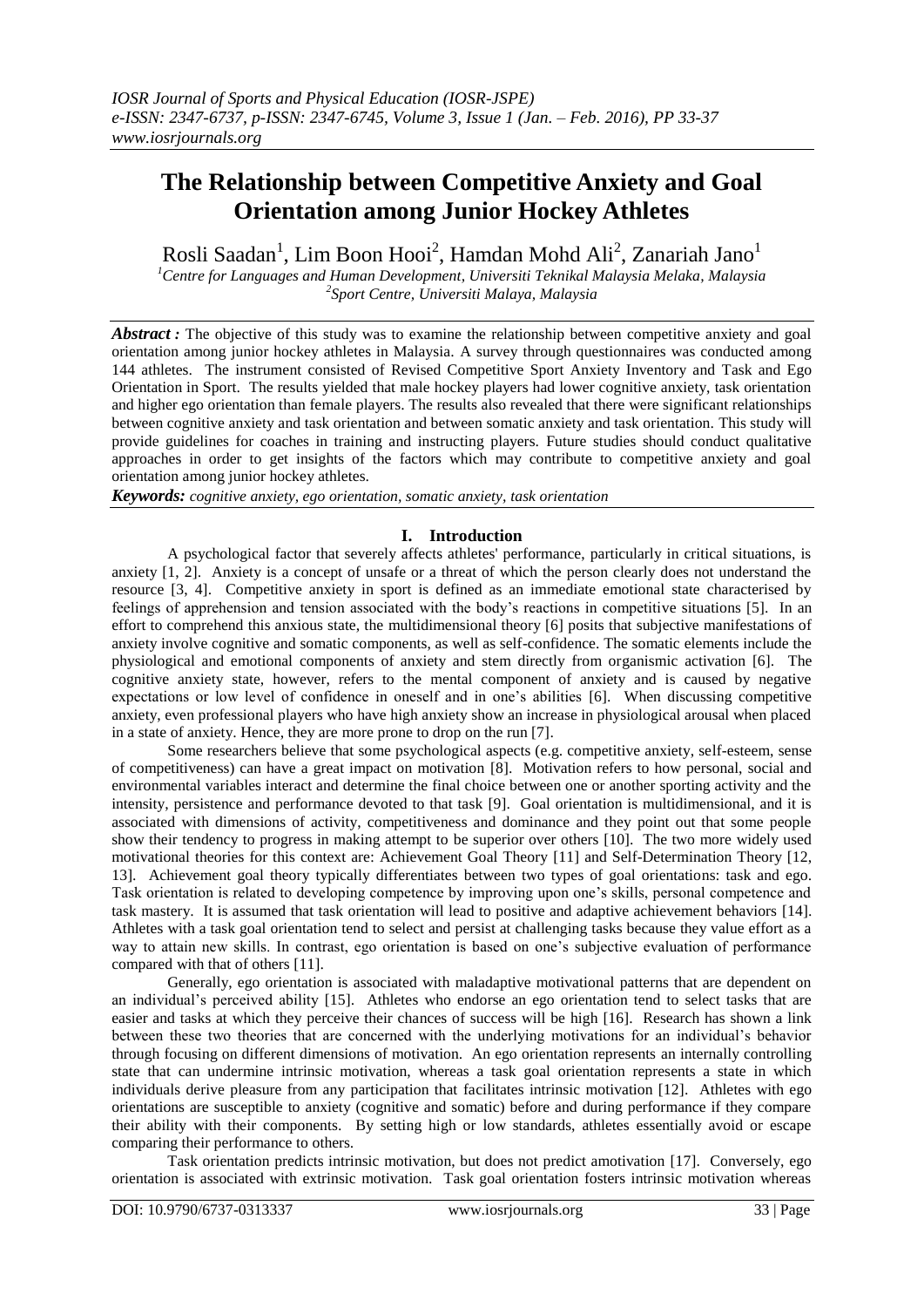ego orientation promotes extrinsic motivation. The purpose of the present study was to examine the relationship of both cognitive and somatic anxiety with task orientation and ego orientation. Two hypotheses were devised as follows: there is a relationship between cognitive and task orientation. There is a relationship between anxiety subscales and ego orientation subscales. This study will provide guidelines for hockey coaches in training and instructing players.

## **II. Methodology**

#### **Material & methods**

This study adopted a quantitative research approach through survey.This section presents the sampling, measures, instruments, data collection and data analysis of this study.

#### **Sampling**

Data for the study were collected from 144 junior hockey athletes  $(72 \text{ males} \& 72 \text{ females})$ , who ranged in age from 15 to 18 years (Mean = 16.38,  $SD = 0.92$ ). An informed consent was obtained from each participants prior to the completion of the questionnaires.

#### **Measures**

Participants completed two questionnaires. Competitive anxiety was measured using a Malay version of the Revised Competitive State Anxiety Inventory: CSAI -2R [18]. Goal orientation was also measured using a Malay version of Task and Ego Orientation in Sport Questionnaire [19].

#### **Instruments**

## **Modified version of the Competitive State Anxiety Inventory-2 (CSAI-2R)**

The CSAI-2R, developed by Cox et al. [18], is a 17-item inventory, with seven items measuring somatic anxiety and five items measuring cognitive anxiety and five items measuring self-confidence. The CSAI-2R was widely used by sport psychologists for measuring state anxiety associated with competition in sport. The psychometric validity of the CSAI-2R has been demonstrated by Cox et al. [18]. Examples of cognitive anxiety items include "I am concerned about losing" and "I am concerned about reaching my goal", while somatic anxiety items include "My heart is racing" and "My body feels tight". The intensity response scales ask each participant to rate the intensity with which they experience each anxiety symptom prior to a competition on a Likert scale ranging from 1 ("not at all") to 4 ("very much so"). In the present study, the internal reliability coefficients were satisfactory, with  $\alpha = .77$  for the cognitive subscale,  $\alpha = .65$  for the somatic subscale and  $\alpha$  =.76 for the self-confidence.

## **Task and Ego Orientation in Sport Questionnaire (TEOSQ)**

The TEOSQ [19] is a thirteen item questionnaire with seven items measuring task orientation and six items measuring ego orientation. When completing the TEOSQ, participants are requested to think of when they felt most successful in their sport and then indicated their agreement with items reflecting task and ego oriented criteria. Examples of task orientation items included "I work really hard" and "I do my very best", whereas on the ego orientation subscale there were items such as "The others can't do as well as me" and "I'm the best". The response scale was a Likert format ranging from 1 ("strongly disagree") to 5 ("strongly agree"). The psychometric validity of the TEOSQ has been demonstrated by Duda [19]. In the present study, the internal reliability coefficients were satisfactory, with  $\alpha = .84$  for the task subscale and  $\alpha = .85$  for the ego subscale.

#### **Data collection**

Field method is used for a data collection in this research. After arranging an appropriate time and with the agreement of authorities and team leaders, the researcher met up with the participants. After the researcher expounding on the purpose and significance of the research to the runners, the participants started filling the questionnaires.

#### **Data Analysis**

Descriptive statistics was used in the present study. Statistical analysis was carried out using Pearson correlation test to examine a relationship between anxiety subscales and goal orientation subscales.

## **III. Results**

The findings of the study were categorised into two which are the relationship between cognitive and task orientation and relationship between anxiety subscales and ego orientation subscales. Table 1 presents the means and standard deviations all the variables in the study. Female hockey players demonstrated more task orientation (Mean**=**4.09; SD=.45) than male hockey players (Mean =3.79; SD=.67). Male hockey players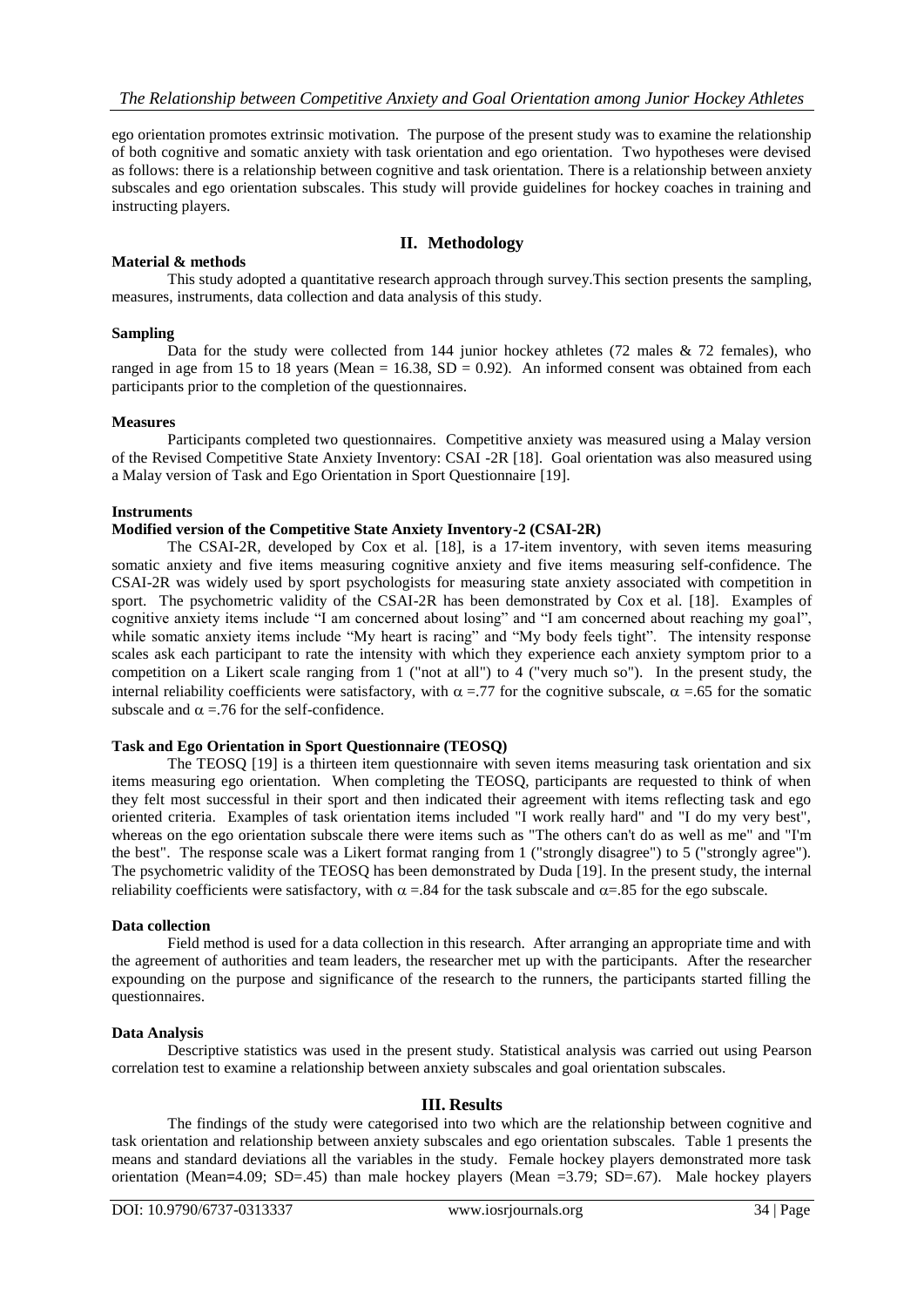demonstrated more ego orientation (Mean**=**3.27; SD=.77) than female hockey players (Mean =2.90; SD=.88). The results also showed that male hockey players had lower mean scores in cognitive anxiety (Mean  $=2.30$ ; SD=.58) and somatic anxiety (Mean **=**1.95; SD=.49). While female players scored higher cognitive anxiety (Mean= 2.69; SD=.59) and somatic anxiety (Mean =1.99, SD=.52), that is, an indicator for higher cognitive and somatic anxiety levels compared to male hockey players.

| Table 1. Mean and Standard Deviation of CSAP-2N and TEOSO subscales |      |                |        |                |  |  |
|---------------------------------------------------------------------|------|----------------|--------|----------------|--|--|
| Sub-scales                                                          | Male |                | Female |                |  |  |
|                                                                     | Mean | Std. Deviation | Mean   | Std. Deviation |  |  |
| <b>Cognitive Anxiety</b>                                            | 2.30 | .58            | 2.69   | .59            |  |  |
| Somatic Anxiety                                                     | l 95 | .49            | l.99   |                |  |  |
| <b>Task Orientation</b>                                             | 3.79 | .67            | 4.09   | .45            |  |  |
| Ego orientation                                                     | 3.27 |                | 2.90   | .88            |  |  |

Table 1: Mean and Standard Deviation of CSAI-2R and TEOSQ subscales

Table 2 shows the relationship between CSAI-2R subscales and TEOSQ subscales of junior hockey athletes. The results revealed that there were significant relationships between cognitive anxiety and somatic anxiety ( $r=$  .410, p <.01) and there were also significant relationships between cognitive anxiety and task orientation (r= .290, p <.01)

Table 2: Relationship between CSAI-2R subscales and TEOSQ sub-scales

| Sub-scales           |             |         |         |  |
|----------------------|-------------|---------|---------|--|
| 1. Cognitive Anxiety | $.410^{**}$ | $.290*$ | $-.066$ |  |
| 2. Somatic Anxiety   | -           | $-.022$ | $-.140$ |  |
| 3. Task Orientation  |             |         | .149    |  |
| 4. Ego Orientation   |             |         | -       |  |

\*\* Correlation is significant at the 0.01 level (2-tail)

# **IV. Discussion**

The study shows that female athletes tend to be more task-oriented. The result is consistent with previous studies indicating that women are more task oriented and men are more ego oriented [20, 21, 22, 23, 24, 25]. Moreover, task-oriented athletes tend to believe that sports would enhance cooperative skills, personal mastery, togetherness, and higher level of enjoyment [26]. This study also finds that males are more egoinvolved than females. The results of this study are similar to those found by Vosloo, Ostrow, and Watson [27] in their study of high school swimmers' goal orientations. Vosloo et al. [27] hypothesize that males would be more likely to have highly ego-involved goal orientations while females would be more likely to have highly task-involved goal orientations. Ego orientation is positively linked with the belief that sports would increase career mobility, enhance one's popularity and, social status, and build a competitive spirit that tend to be associated with a lower level of motivation [20]. Other studies have found that ego oriented athletes adopt a normative conception of ability leading them to conclude that winning and beating others are their main priorities [28]. However, Omar-Fauzee et al. [29] find no differences between male and female athletes in goal orientations as athletes have both high task and ego orientations. The study also shows that female players exhibit higher cognitive and somatic anxiety compared to male players. The result is similar to Martens et al.'s [6] study which report that women exhibit higher cognitive anxiety and somatic anxiety and lower selfconfidence than men. The findings of Vosloo et al. [28] support this claim as well. In a study of 151 young swimmers, they report that the women exhibit higher levels of somatic anxiety and lower levels of selfconfidence than the men. Krane and Williams [36] find similar results, and they ascribe this finding to their participants' low level of exposure or competition and experience.

The relationship between ego orientation and anxiety is congruent with the findings of several other studies conducted in competitive sport settings [14, 31]. These findings are consistent with results ascertained by Kang, [32], Flood and Hellstedt [33] and Hall and Kerr [34]. Hall and Ker [34] find that competitiveness has an inverse relationship with competitive anxiety [35]. Furthermore, it seems that these individuals use their precompetitive cognitive and somatic anxiety feelings as stimulants for a more effective performance.

In fact, with increasing goal orientation and competitiveness variables, competitive anxiety is reduced. Athletes who have a high level of achievement motivation do more efforts than athletes who have low levels of achievement motivation [36]. Furthermore, several previous studies have shown, when goal orientation of athletes is higher, athletes have more confidence and are well-prepared, causing them experience less competitive anxiety in racing [37]. Overall, the study shows that there is a linear relationship between goal orientation and competitive anxiety and changes in competitive anxiety are forecast by the sport orientation and its components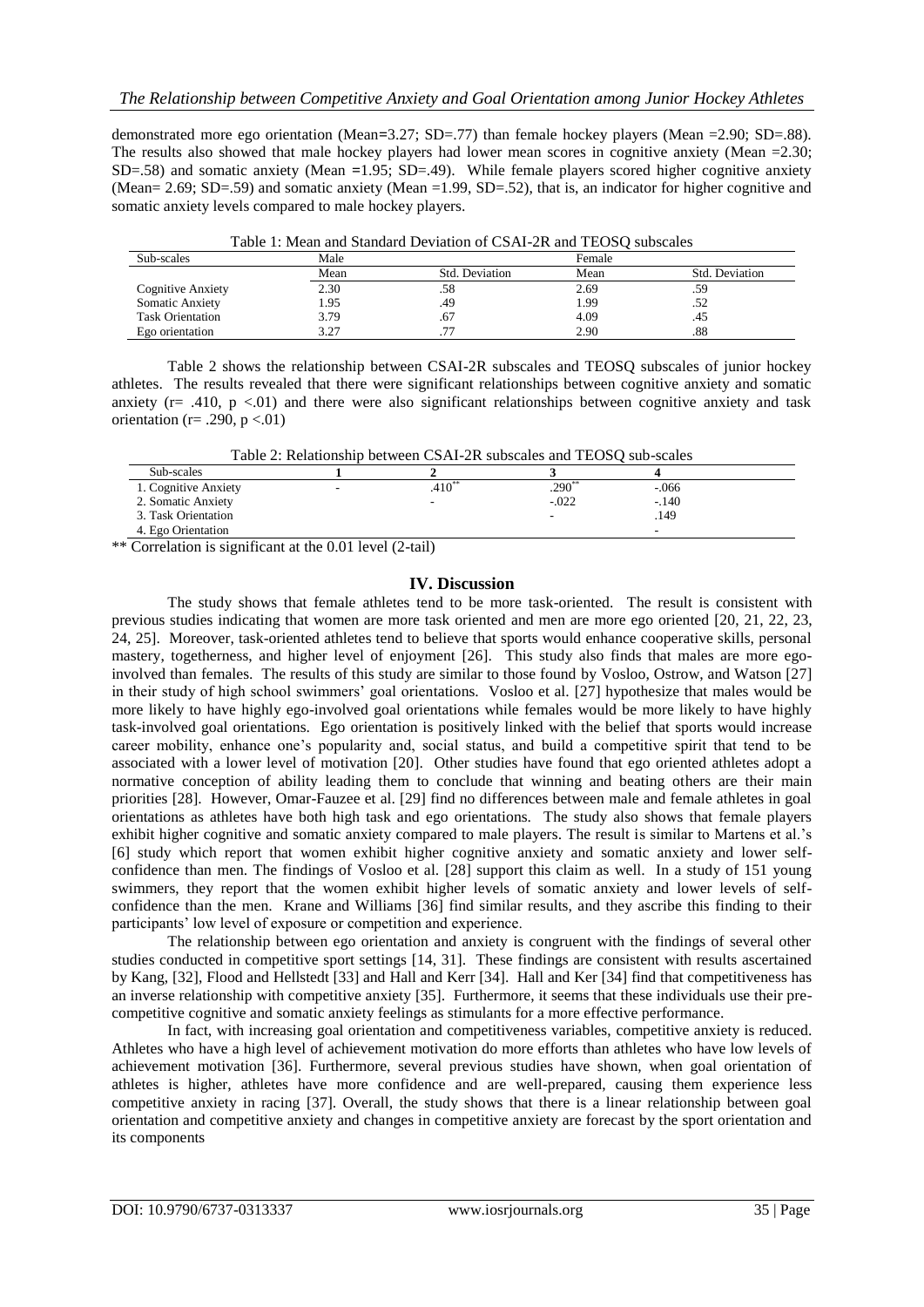## **V. Conclusion**

In conclusion, the results yield that male hockey players have lower cognitive anxiety, task orientation and higher ego orientation compared to female players. The results also reveal that there are significant relationship between cognitive anxiety and task orientation and between somatic anxiety and task orientation. This study will provide guidelines for coaches in training and instructing players. Future studies should conduct qualitative approaches in order to get insights of the factors which may contribute to the present findings.

#### **References**

- [1]. A. Jamshidi, The relationship between sport orientation and competitive anxiety in men and women athletes in team and individual sports, doctoral dissertation, Tehran University, 2006.
- [2]. A. Jamshidi, F. Bagherzadeh, A.E. Arab and A. Rastegar, compare sports orientation athletes participating in the eighth olympiad student sports in Iran, Journal of Harekat, 38, 2009, 39-52
- [3]. C.D. Speilberger, Theory and research on anxiety: anxiety and behavior (New York: Academic Press, 1966).
- [4]. P. Dadsetan, The developmental psychopathology from childhood to adolescence (Tehran: Jerf. Publication, 1991)
- [5]. R. Martens, Sport competition anxiety test (Champaign, IL: United States, 1977): [6]. R. Martens, R. Vealey and D. Burton, Competitive anxiety in sport. (Champaig
- [6]. R. Martens, R. Vealey and D. Burton, Competitive anxiety in sport. (Champaign, IL, United States: Human Kinetics Publishers, 1990).
- [7]. D. Har, and Lu, Psychological preparation for professional athletes (Physical Education Sports Science Institute, 2006).
- [8]. P. Anne, Z. Jenny and C. Monica, C. (2006). General self-concept and life satisfaction for boys with differing levels of physical coordination: The role of goal orientations and leisure participation, Human Movement Science, 25, 2006, 839-860
- [9]. I. Balaguer, Psychological sport training (Valencia: Albatros, 1994). [10]. R. Weinberg and D. Gould, Foundation of sport and exercise psychol
- R. Weinberg and D. Gould, Foundation of sport and exercise psychology. (Human Kinetics, 1999).
- [11]. J.G. Nicholls, The competitive ethos and democratic education (Cambridge, MA: Harvard University Press, 1989)
- [12]. E.L. Deci and R.M Ryan, Intrinsic motivation and self-determination in human behavior (New York: Plenum, 1985).
- [13]. R.M. Ryan and E.L. Deci, Self-determination theory and the facilitation of intrinsic motivation, social development, and well-being. American Psychology, 55, 2000, 68-78.
- [14]. J.L. Duda, L.Chi, M.L. Newton, M.D. Walling and D. Catley, Task and ego orientation and intrinsic motivation in sport, Journal of Sport and Exercise Psychology, 26(1), 1995, 40-63.
- [15]. P. Xiang and A. Lee, Achievement goals, perceived motivational climate, and student's self-reported mastery behaviours, Research Quarterly Exercise Sport, 73(1), 2002, 58-65.
- [16]. D.F. Tyson, G.L. Linnenbrink and N.E. Hill, Regulating debilitating emotions in the context of performance: Achievement goal orientations, achievement-elicited emotions and socialization contexts, Human Development, 52(6), 2009, 329-56.
- [17]. N. Ntoumanis, Empirical links between achievement goal theory and self-determination theory in sport, Journal of Sport Science, 19(6), 2001, 397-419.
- [18]. R.H. Cox, M.P. Martens and W.D. Russell, Measuring anxiety in athletics: The revised Competitive State Anxiety Inventory-2, Journal of Sport and Exercise Psychology, 25, 2003, 519-533.
- [19]. J.L. Duda, Sport and exercise motivation: a goal perspective analysis, In Motivation in Sport and Exercise. Ed. G. Roberts, Champaign, IL: Human Kinetics, 1992, 57-91.
- [20]. J.L. Duda, Relationship between task and ego orientation and the perceived purpose of sport among high school athletes, Journal of Sport Exercise Psychology, 11, 1989, 318-35
- [21]. J.L. Duda and H.L. Horn, Interdependencies between the perceived and self-reported goal orientation of young athletes and their parents. Pediatric Exercise Science, 5(3) 1993, 234-241.
- [22]. F. Li, P. Harmer and A. Acock, The task and ego orientation in sport questionnaire: construct equivalence and mean differences across gender, Research Quarterly Exercise Sport, 67(2), 1996, 228-238
- [23]. G. Anagnostou, A. Patsiaouras, D. Stell and D. Kokaridas, Goal orientation and participation motivation in tennis young players, Journal of Physical Education and Sport, 13(3), 2013, 464-470.
- [24]. M. Gomez-Lopez, A. Granero-Gallegos, A. Baena-Extremera and J.A. Abraldes, Goal orientation effects on elite handball players motivation and motivational climate, Procedia Social and Behavioral Sciences, 132, 2014, 434-440. Doi:10.1016/j.sbspro.2014.04.333
- [25]. D. Sachau, L. Simmering, W. Ryan and M. Adler, Goal Orientation of Recreational Golfers. International Journal of Golf Science, 2(2), 2013, 95-115. Doi: 10.1123/ijgs.2013-0010
- [26]. S.A. White, J.L. Duda and M.R. Keller, The relationship between goal orientation and perceived purposes of sport among youth sport participants, Journal of Sport Behavior, 21(4), 1998, 474-483.
- [27]. J. Vosloo, A. Ostrow and J. Watson, The relationships between motivational climate, goal orientations, anxiety, and self-confidence among swimmers, Journal of Sport Behavior, 32 (2), 2009, 376-393.
- [28]. Pensgaard A.M and Roberts G.C. (2003). Achievement goal orientations and the use of coping strategies among Winter Olympians. Psychology of Sport and Exercise, 4, 101-116.
- [29]. M.S. Omar-Fauzee, L.H. See, S.K Geok and R.A. Latif, The relationship between the task and ego orientations and coping strategies among universities athletes, The ICHPER-SD Journal of Research, 3, 2008, 107-111.
- [30]. V. Krane and J. Williams, Cognitive anxiety, somatic anxiety and confidence in track and field athletes: The impact of gender, competitive level and task characteristics. International Journal of Sport Psychology, 25(2), 1994, 205-217.
- [31]. M. Newton and J.L. Duda, The interaction of motivational climate, Dispositional goal orientations, and perceived ability in predicting indices of motivation, International Journal of Sport Psychology, 30(1), 1999, 63-82.
- [32]. [L. Kang, Competitive orientations among athlete and non-athlete in Taiwan, International Journal of Sport Psychology, 21(2), 1990, 146-157.
- [33]. S.E. Flood and J.C. Hellstedt, Gender differences in motivation for intercollegiate athletic participation, Journal of Sport Behavior, 14(3), 1991, 159-167.
- [34]. H.K. Hall and A.W. Kerr, Predicting achievement anxiety a social cognitive perspective. Journal of Sport and Exercise Psychology, 20(1), 1998, 98-111.
- [35]. M. Turkmen, T. Bozkus and A. Altintas, The relationship between motivation orientations and competitive anxiety in Bocce players: Does gander make a difference. Phychology and Behavioral Sciences, 2(4), 2014, 162-168. doi: 10.11648/j.pbs.20130204.12.